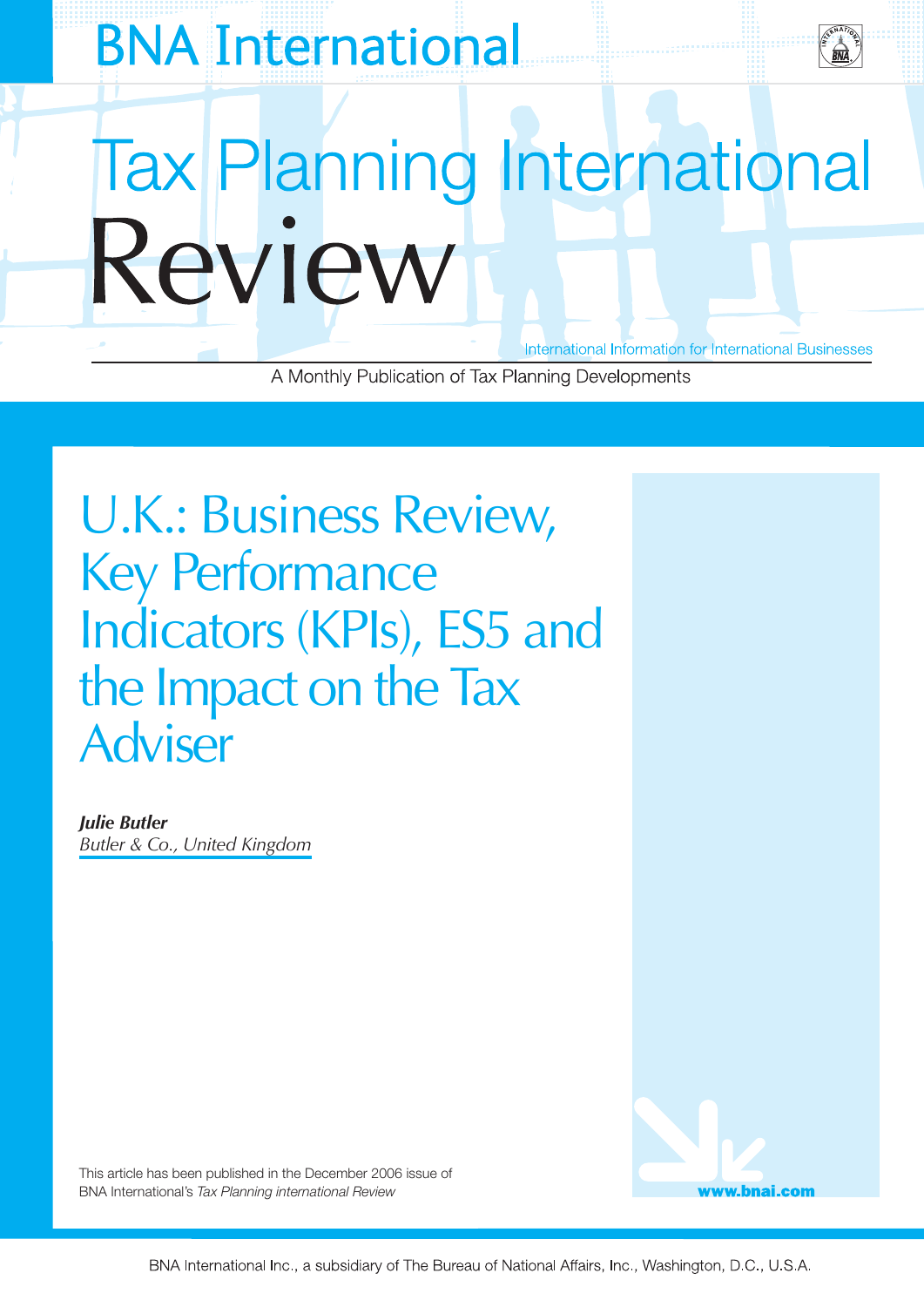### U.K.: Business Review, Key Performance Indicators (KPIs), ES5 and the Impact on the Tax Adviser

*Julie Butler Butler & Co., United Kingdom*

Will 2006 be remembered as the year that tax advisers had to seriously consider the liaison with reporting accountants and break away from auditors where appropriate?

Has the tax adviser thought at length how involved they may have to be with the introduction of Business Reviews, ES5 and the KPIs? How can a Business Review *not* include tax considerations?

#### **I. What are the KPIs?**

"Key Performance Indicators" (KPIs) are factors that measure effectively the development, performance or position of the business of the company, (s234ZZB (5) CA85). This definition is rather vague and leaves it open to directors to set such KPIs as they see fit. Whilst undertaking this task the tax position of the company or LLP cannot be overlooked. The DTI guidance says that it is for the directors to decide exactly what information to include about their particular company provided that the information is relevant to an understanding of the business. In the absence of a requirement to use the same KPIs on a year-by-year basis it leaves scope for abuse, such as selectively using those KPIs that show the company's performance in a favourable light and this includes tax.

#### **II. The Application of Business Review Requirements**

The Companies Act 1985 (Operating and Financial Review and Directors' Report etc) Regulations 2005, SI 2005/1011 has introduced new and more extensive requirements for a business review in the directors' report. This requirement does not apply to all companies.

The original requirement for quoted companies to produce an Operating and Financial Review, OFR, was removed by the Companies Act 1985 (Operating and Financial Review) (Repeal) Regulations 2005, SI 2005/3442, which came into force on January 12, 2006.

#### **III. Small Company Exemption**

2

Small companies escape the need for a business review.

The requirement for all companies, other than those meeting the small company criteria, to include a business review in their Directors' Reports is now set out in section 234ZZB of the 1985 Act and is effective for financial years which begin on or after April 1, 2005.

#### **IV. The LLP has to Consider Compliance**

So the non-corporate tax adviser is feeling rather smug about escaping these considerations, but what about the LLP?

The LLP has to contemplate the business review requirements as part of possible Companies Act compliance.

The LLP Regulations 2001 state that part VII of the Companies Act is applicable to LLPs. The Companies Act 1985 s.234 falls within part VII of the Act. However, Schedule 1 to the Regulations lists a large number of sections which are modified or dis-applied including Ss.234 to 234ZZB.

There are some very significant LLPs in the accountancy, legal and tax professions. With the introduction of the (possibly over reported) UITF40 there could be some interesting input required from the accountancy world as to compliance and to the tax "gurus" as to what might provide a fair review and a description of the uncertainties. Have those associated with LLP's given this due consideration to the impact of the Companies Act? Likewise, a revision to the SORP on Limited Liability Partnerships was issued on March 31, 2006. It will apply to LLPs with accounting periods ending on or after that date. The principal revisions proposed arise from the need to reflect FRS 25: Financial Instruments – Presentation and Disclosure and to address the issue of UITF 40.

#### **V. So what must the Business Review Contain?**

Accounts for years ending March 31, 2006 onwards must contain:

- A fair review of the business and company; and
- A description of the principal risks and uncertainties facing the company.

Clearly the tax impact of performance, risk and uncertainty must be given consideration and this will create interesting interaction for the reporting accountant and the tax adviser.

#### **VI. Failure to Comply**

Failure to comply with the Directors' Report requirements may lead to civil and/or criminal penalties being applied. The Financial Reporting Review Panel, part of the Financial Reporting Council, has the legal authority to review companies' Directors' Reports, from April 1, 2006 and, if necessary, may go to court to compel a company to revise its report.

The Secretary of State and the FRRP have the power to enforce the new requirements for accounting periods beginning